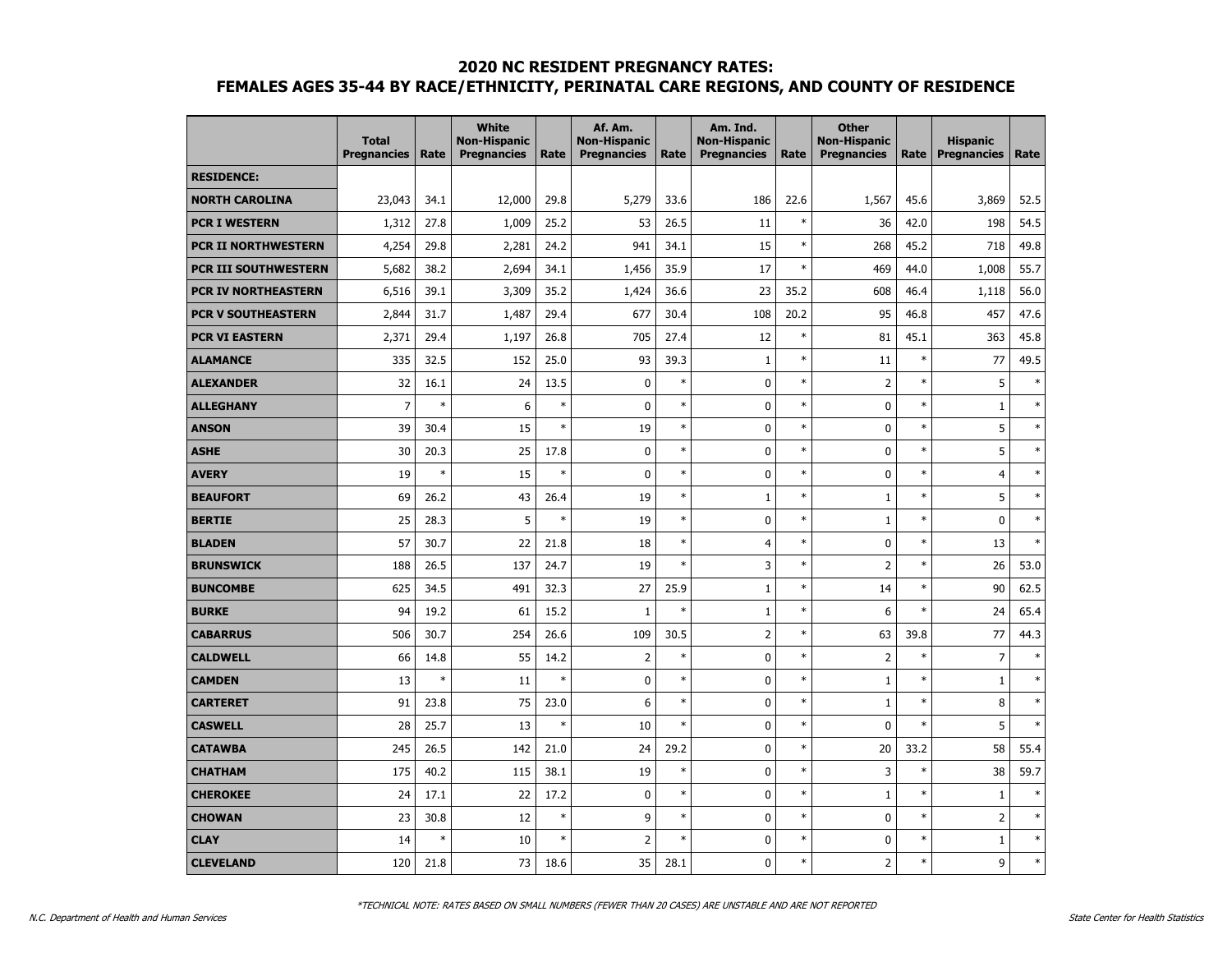# **2020 NC RESIDENT PREGNANCY RATES: FEMALES AGES 35-44 BY RACE/ETHNICITY, PERINATAL CARE REGIONS, AND COUNTY OF RESIDENCE**

|                   | <b>Total</b><br><b>Pregnancies</b> | Rate   | <b>White</b><br><b>Non-Hispanic</b><br><b>Pregnancies</b> | Rate   | Af. Am.<br><b>Non-Hispanic</b><br><b>Pregnancies</b> | Rate   | Am. Ind.<br><b>Non-Hispanic</b><br><b>Pregnancies</b> | Rate   | <b>Other</b><br><b>Non-Hispanic</b><br><b>Pregnancies</b> | Rate   | <b>Hispanic</b><br><b>Pregnancies</b> | Rate   |
|-------------------|------------------------------------|--------|-----------------------------------------------------------|--------|------------------------------------------------------|--------|-------------------------------------------------------|--------|-----------------------------------------------------------|--------|---------------------------------------|--------|
| <b>COLUMBUS</b>   | 65                                 | 22.0   | 31                                                        | 17.0   | 23                                                   | 27.4   | $\overline{4}$                                        | $\ast$ | 0                                                         | $\ast$ | $\overline{7}$                        | $\ast$ |
| <b>CRAVEN</b>     | 192                                | 35.2   | 116                                                       | 33.6   | 37                                                   | 30.1   | $\pmb{0}$                                             | $\ast$ | 15                                                        | $\ast$ | 24                                    | 49.2   |
| <b>CUMBERLAND</b> | 786                                | 36.8   | 280                                                       | 33.4   | 337                                                  | 38.3   | 12                                                    | $\ast$ | 47                                                        | 52.7   | 102                                   | 36.2   |
| <b>CURRITUCK</b>  | 55                                 | 30.5   | 49                                                        | 31.4   | $\mathbf{1}$                                         | $\ast$ | $\mathbf 1$                                           | $\ast$ | $\overline{2}$                                            | $\ast$ | $\overline{2}$                        | $\ast$ |
| <b>DARE</b>       | 87                                 | 38.7   | 65                                                        | 34.7   | $\overline{2}$                                       | $\ast$ | $\pmb{0}$                                             | $\ast$ | 3                                                         | $\ast$ | 17                                    | $\ast$ |
| <b>DAVIDSON</b>   | 210                                | 21.1   | 148                                                       | 19.0   | 22                                                   | 20.3   | $\mathbf{1}$                                          | $\ast$ | $\overline{7}$                                            | $\ast$ | 32                                    | 39.2   |
| <b>DAVIE</b>      | 76                                 | 31.4   | 60                                                        | 29.4   | 5                                                    | $\ast$ | $\mathbf{1}$                                          | $\ast$ | 2                                                         | $\ast$ | 8                                     | $\ast$ |
| <b>DUPLIN</b>     | 88                                 | 26.8   | 27                                                        | 16.7   | 18                                                   | $\ast$ | $\pmb{0}$                                             | $\ast$ | $\mathbf{1}$                                              | *      | 42                                    | 49.0   |
| <b>DURHAM</b>     | 1,040                              | 44.5   | 472                                                       | 45.5   | 298                                                  | 36.0   | 3                                                     | $\ast$ | 70                                                        | 49.0   | 193                                   | 60.4   |
| <b>EDGECOMBE</b>  | 62                                 | 20.9   | 14                                                        | $\ast$ | 36                                                   | 20.2   | $\overline{2}$                                        | $\ast$ | $\mathbf 0$                                               | $\ast$ | 8                                     | $\ast$ |
| <b>FORSYTH</b>    | 843                                | 35.0   | 388                                                       | 30.3   | 216                                                  | 32.7   | 3                                                     | $\ast$ | 49                                                        | 46.1   | 180                                   | 50.7   |
| <b>FRANKLIN</b>   | 133                                | 31.6   | 73                                                        | 27.6   | 31                                                   | 26.8   | $\pmb{0}$                                             | $\ast$ | 2                                                         | $\ast$ | 27                                    | 78.7   |
| <b>GASTON</b>     | 477                                | 33.0   | 271                                                       | 27.5   | 122                                                  | 41.8   | 3                                                     | $\ast$ | 19                                                        | $\ast$ | 53                                    | 40.6   |
| <b>GATES</b>      | 15                                 | $\ast$ | 12                                                        | $\ast$ | 3                                                    | $\ast$ | $\pmb{0}$                                             | $\ast$ | $\pmb{0}$                                                 | $\ast$ | $\mathbf 0$                           | $\ast$ |
| <b>GRAHAM</b>     | $\overline{7}$                     | $\ast$ | 6                                                         | $\ast$ | $\mathbf 0$                                          | $\ast$ | $\pmb{0}$                                             | $\ast$ | $\mathbf 0$                                               | $\ast$ | $1\,$                                 | $\ast$ |
| <b>GRANVILLE</b>  | 109                                | 31.0   | 53                                                        | 26.3   | 31                                                   | 28.1   | $\pmb{0}$                                             | $\ast$ | $\overline{2}$                                            | $\ast$ | 22                                    | 63.0   |
| <b>GREENE</b>     | 30                                 | 27.2   | 12                                                        | $\ast$ | 9                                                    | $\ast$ | $\pmb{0}$                                             | $\ast$ | 0                                                         | $\ast$ | 9                                     | $\ast$ |
| <b>GUILFORD</b>   | 1,307                              | 37.3   | 474                                                       | 30.1   | 519                                                  | 38.7   | 5                                                     | $\ast$ | 126                                                       | 49.8   | 167                                   | 53.1   |
| <b>HALIFAX</b>    | 76                                 | 28.5   | 27                                                        | 28.8   | 38                                                   | 25.3   | $\overline{2}$                                        | $\ast$ | $\mathbf{1}$                                              | $\ast$ | 8                                     | $\ast$ |
| <b>HARNETT</b>    | 257                                | 27.7   | 143                                                       | 26.0   | 53                                                   | 25.7   | $\overline{2}$                                        | $\ast$ | 10                                                        | $\ast$ | 45                                    | 33.2   |
| <b>HAYWOOD</b>    | 81                                 | 23.1   | 71                                                        | 22.3   | $1\,$                                                | $\ast$ | $\pmb{0}$                                             | $\ast$ | $\mathbf{1}$                                              | $\ast$ | 8                                     | $\ast$ |
| <b>HENDERSON</b>  | 187                                | 27.9   | 124                                                       | 23.1   | 9                                                    | $\ast$ | $\pmb{0}$                                             | $\ast$ | 13                                                        | $\ast$ | 40                                    | 45.6   |
| <b>HERTFORD</b>   | 29                                 | 24.2   | 8                                                         | $\ast$ | 16                                                   | $\ast$ | $\mathbf 0$                                           | $\ast$ | $\mathbf{1}$                                              | $\ast$ | $\overline{4}$                        | $\ast$ |
| <b>HOKE</b>       | 138                                | 33.7   | 48                                                        | 30.9   | 44                                                   | 32.9   | 8                                                     | $\ast$ | $\overline{4}$                                            | $\ast$ | 34                                    | 46.3   |
| <b>HYDE</b>       | 10                                 | $\ast$ | 9                                                         | $\ast$ | $\mathbf{1}$                                         | $\ast$ | $\pmb{0}$                                             | $\ast$ | 0                                                         | $\ast$ | $\mathbf 0$                           | $\ast$ |
| <b>IREDELL</b>    | 345                                | 29.1   | 234                                                       | 27.1   | 47                                                   | 31.2   | $\mathbf{1}$                                          | $\ast$ | 24                                                        | 43.2   | 35                                    | 32.1   |
| <b>JACKSON</b>    | 52                                 | 23.6   | 35                                                        | 19.8   |                                                      | $\ast$ | $\mathbf 1$                                           | $\ast$ | $\overline{2}$                                            | $\ast$ | 12                                    | $\ast$ |
| <b>JOHNSTON</b>   | 477                                | 31.5   | 272                                                       | 27.1   | 81                                                   | 30.0   | $\overline{4}$                                        | $\ast$ | 9                                                         | $\ast$ | 107                                   | 50.2   |
| <b>JONES</b>      | 9                                  | $\ast$ | 6                                                         | $\ast$ | $\mathbf 1$                                          | $\ast$ | $\pmb{0}$                                             | $\ast$ | $\pmb{0}$                                                 | $\ast$ | $\overline{2}$                        | $\ast$ |
| <b>LEE</b>        | 137                                | 36.2   | 57                                                        | 27.0   | 20                                                   | 24.9   | $\mathbf 1$                                           | $\ast$ | $\overline{2}$                                            | $\ast$ | 56                                    | 74.4   |
| <b>LENOIR</b>     | 79                                 | 25.4   | 28                                                        | 19.4   | 38                                                   | 28.3   | $\mathbf 0$                                           | $\ast$ | $\mathbf 0$                                               | $\ast$ | 13                                    | $\ast$ |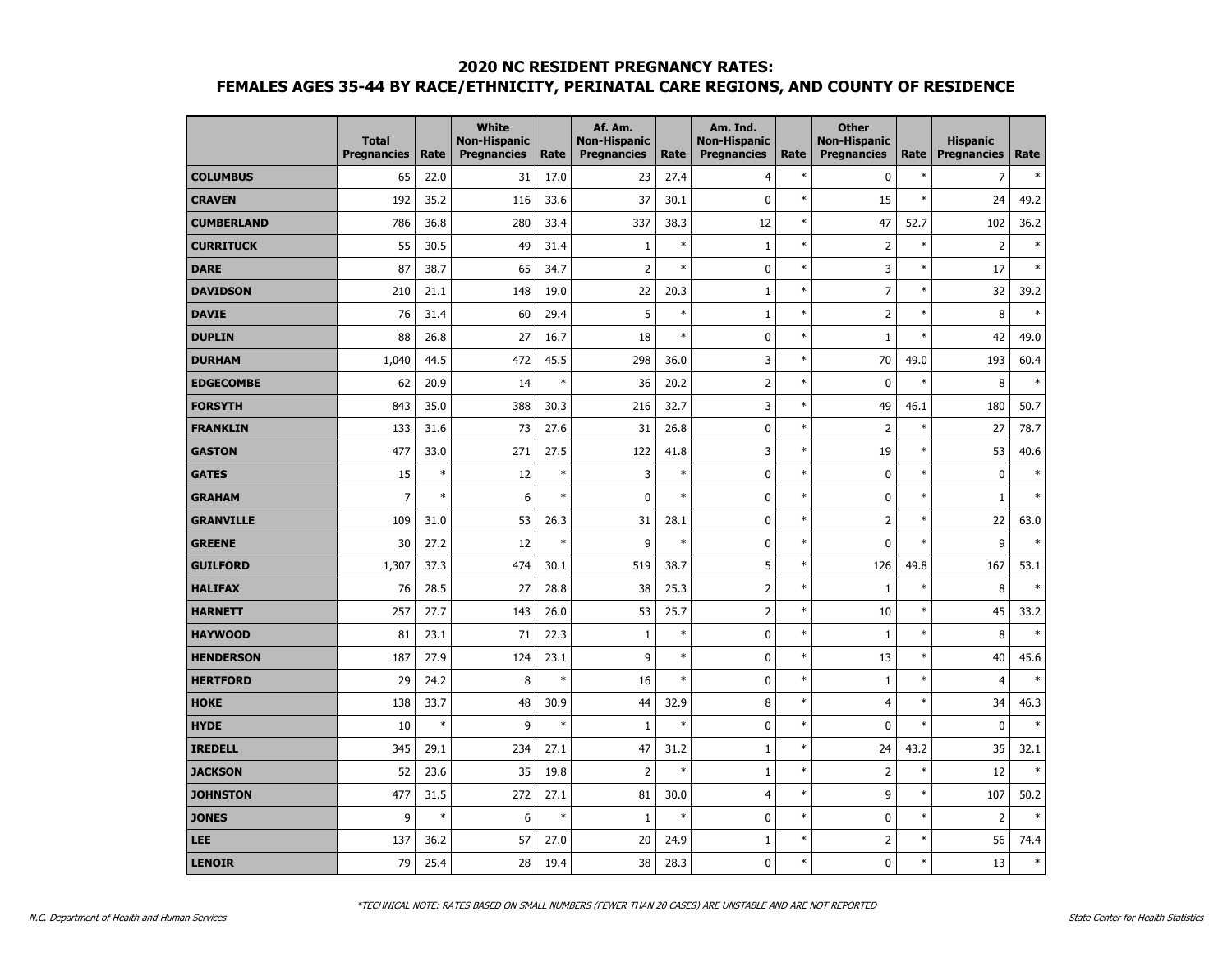# **2020 NC RESIDENT PREGNANCY RATES: FEMALES AGES 35-44 BY RACE/ETHNICITY, PERINATAL CARE REGIONS, AND COUNTY OF RESIDENCE**

|                    | <b>Total</b><br><b>Pregnancies</b> | Rate   | <b>White</b><br><b>Non-Hispanic</b><br><b>Pregnancies</b> | Rate   | Af. Am.<br><b>Non-Hispanic</b><br><b>Pregnancies</b> | Rate   | Am. Ind.<br><b>Non-Hispanic</b><br><b>Pregnancies</b> | Rate   | <b>Other</b><br><b>Non-Hispanic</b><br><b>Pregnancies</b> | Rate   | <b>Hispanic</b><br><b>Pregnancies</b> | Rate   |
|--------------------|------------------------------------|--------|-----------------------------------------------------------|--------|------------------------------------------------------|--------|-------------------------------------------------------|--------|-----------------------------------------------------------|--------|---------------------------------------|--------|
| <b>LINCOLN</b>     | 142                                | 26.6   | 118                                                       | 26.3   | 6                                                    | $\ast$ | $\pmb{0}$                                             | $\ast$ | 6                                                         | $\ast$ | 12                                    |        |
| <b>MCDOWELL</b>    | 43                                 | 17.5   | 30                                                        | 13.8   | $\mathbf{1}$                                         | $\ast$ | $\pmb{0}$                                             | $\ast$ | $\pmb{0}$                                                 | $\ast$ | 12                                    | $\ast$ |
| <b>MACON</b>       | 54                                 | 29.6   | 41                                                        | 26.2   | $\pmb{0}$                                            | $\ast$ | $\pmb{0}$                                             | $\ast$ | 0                                                         | $\ast$ | 13                                    | $\ast$ |
| <b>MADISON</b>     | 23                                 | 18.2   | 22                                                        | 18.4   | 0                                                    | $\ast$ | $\pmb{0}$                                             | $\ast$ | 0                                                         | $\ast$ | 1                                     | $\ast$ |
| <b>MARTIN</b>      | 33                                 | 29.4   | 14                                                        | $\ast$ | 15                                                   | $\ast$ | 0                                                     | $\ast$ | 0                                                         | $\ast$ | 3                                     | $\ast$ |
| <b>MECKLENBURG</b> | 3,759                              | 44.2   | 1,568                                                     | 43.1   | 1,091                                                | 37.1   | $\overline{7}$                                        | $\ast$ | 329                                                       | 46.0   | 740                                   | 62.4   |
| <b>MITCHELL</b>    | 15                                 | $\ast$ | 12                                                        | $\ast$ | 0                                                    | $\ast$ | 0                                                     | $\ast$ | $\mathbf{1}$                                              | $\ast$ | $\overline{2}$                        | $\ast$ |
| <b>MONTGOMERY</b>  | 44                                 | 29.3   | 17                                                        | $\ast$ | 9                                                    | $\ast$ | 0                                                     | $\ast$ | $\overline{4}$                                            | $\ast$ | 14                                    | $\ast$ |
| <b>MOORE</b>       | 252                                | 40.5   | 190                                                       | 40.0   | 20                                                   | 27.6   | $\overline{2}$                                        | $\ast$ | 8                                                         | $\ast$ | 32                                    | 60.5   |
| <b>NASH</b>        | 161                                | 29.3   | 66                                                        | 26.8   | 68                                                   | 27.2   | $1\,$                                                 | $\ast$ | 3                                                         | $\ast$ | 20                                    | 48.7   |
| <b>NEW HANOVER</b> | 531                                | 34.5   | 403                                                       | 33.5   | 56                                                   | 29.2   | 3                                                     | $\ast$ | 13                                                        | $\ast$ | 52                                    | 49.7   |
| <b>NORTHAMPTON</b> | 22                                 | 24.9   | 5                                                         | $\ast$ | 15                                                   | $\ast$ | $\pmb{0}$                                             | $\ast$ | 0                                                         | $\ast$ | $\overline{2}$                        | $\ast$ |
| <b>ONSLOW</b>      | 366                                | 33.2   | 224                                                       | 30.7   | 57                                                   | 32.7   | $\mathsf{2}\,$                                        | $\ast$ | 20                                                        | 45.7   | 61                                    | 41.3   |
| <b>ORANGE</b>      | 371                                | 42.0   | 240                                                       | 39.5   | 36                                                   | 38.8   | $\mathbf{1}$                                          | $\ast$ | 44                                                        | 45.0   | 49                                    | 59.0   |
| <b>PAMLICO</b>     | 18                                 | $\ast$ | 9                                                         | $\ast$ | 6                                                    | $\ast$ | $\mathbf 0$                                           | $\ast$ | $\mathbf{1}$                                              | $\ast$ | $\overline{2}$                        | $\ast$ |
| <b>PASQUOTANK</b>  | 71                                 | 27.8   | 32                                                        | 23.9   | 25                                                   | 28.1   | $1\,$                                                 | $\ast$ | $\overline{4}$                                            | $\ast$ | $\overline{7}$                        | $\ast$ |
| <b>PENDER</b>      | 122                                | 29.3   | 91                                                        | 28.0   | $\overline{7}$                                       | $\ast$ | $\pmb{0}$                                             | $\ast$ | $\mathbf{1}$                                              | $\ast$ | 23                                    | 63.7   |
| <b>PERQUIMANS</b>  | 9                                  | $\ast$ | 5                                                         | $\ast$ | 3                                                    | $\ast$ | $\pmb{0}$                                             | $\ast$ | 0                                                         | $\ast$ | $\mathbf{1}$                          | $\ast$ |
| <b>PERSON</b>      | 75                                 | 34.3   | 47                                                        | 30.7   | 19                                                   | $\ast$ | $\mathbf 1$                                           | $\ast$ | $\mathbf{1}$                                              | $\ast$ | $\overline{7}$                        | $\ast$ |
| <b>PITT</b>        | 342                                | 30.0   | 157                                                       | 27.7   | 127                                                  | 27.8   | $\mathbf 0$                                           | $\ast$ | 19                                                        | $\ast$ | 38                                    | 47.3   |
| <b>POLK</b>        | 21                                 | 22.9   | 16                                                        | $\ast$ | $\pmb{0}$                                            | $\ast$ | $\pmb{0}$                                             | $\ast$ | 3                                                         | $\ast$ |                                       | $\ast$ |
| <b>RANDOLPH</b>    | 245                                | 29.7   | 155                                                       | 24.3   | 18                                                   | $\ast$ | $\pmb{0}$                                             | $\ast$ | 8                                                         | $\ast$ | 64                                    | 57.9   |
| <b>RICHMOND</b>    | 62                                 | 24.4   | 34                                                        | 24.4   | 19                                                   | $\ast$ | $\mathbf 0$                                           | $\ast$ | $\mathbf 1$                                               | $\ast$ | $\overline{7}$                        | $\ast$ |
| <b>ROBESON</b>     | 184                                | 23.4   | 42                                                        | 23.7   | 32                                                   | 18.1   | 61                                                    | 17.0   | 3                                                         | $\ast$ | 44                                    | 64.7   |
| <b>ROCKINGHAM</b>  | 123                                | 24.6   | 79                                                        | 22.0   | 23                                                   | 23.5   | $\mathbf 1$                                           | $\ast$ | $\mathsf{2}$                                              | $\ast$ | 18                                    | $\ast$ |
| <b>ROWAN</b>       | 255                                | 30.8   | 139                                                       | 24.3   | 50                                                   | 33.4   | $\mathbf 1$                                           | $\ast$ | 10                                                        | $\ast$ | 54                                    | 60.3   |
| <b>RUTHERFORD</b>  | 81                                 | 22.3   | 64                                                        | 21.2   | 10                                                   | $\ast$ | $\pmb{0}$                                             | $\ast$ | $\pmb{0}$                                                 | $\ast$ | 6                                     | $\ast$ |
| <b>SAMPSON</b>     | 124                                | 34.5   | 37                                                        | 20.1   | 24                                                   | 26.4   | 6                                                     | $\ast$ | $\mathbf{1}$                                              | $\ast$ | 56                                    | 76.9   |
| <b>SCOTLAND</b>    | 34                                 | 18.3   | 12                                                        | $\ast$ | 16                                                   | $\ast$ | 3                                                     | $\ast$ | $\mathbf{1}$                                              | $\ast$ | $\overline{2}$                        | $\ast$ |
| <b>STANLY</b>      | 76                                 | 21.6   | 59                                                        | 20.9   | 5                                                    | $\ast$ | $\mathbf{1}$                                          | $\ast$ | 4                                                         | $\ast$ | 7                                     | $\ast$ |
| <b>STOKES</b>      | 33                                 | 13.4   | 27                                                        | 12.1   | $\mathbf{1}$                                         | $\ast$ | $\mathbf 0$                                           | $\ast$ | 0                                                         | $\ast$ | 5                                     | $\ast$ |